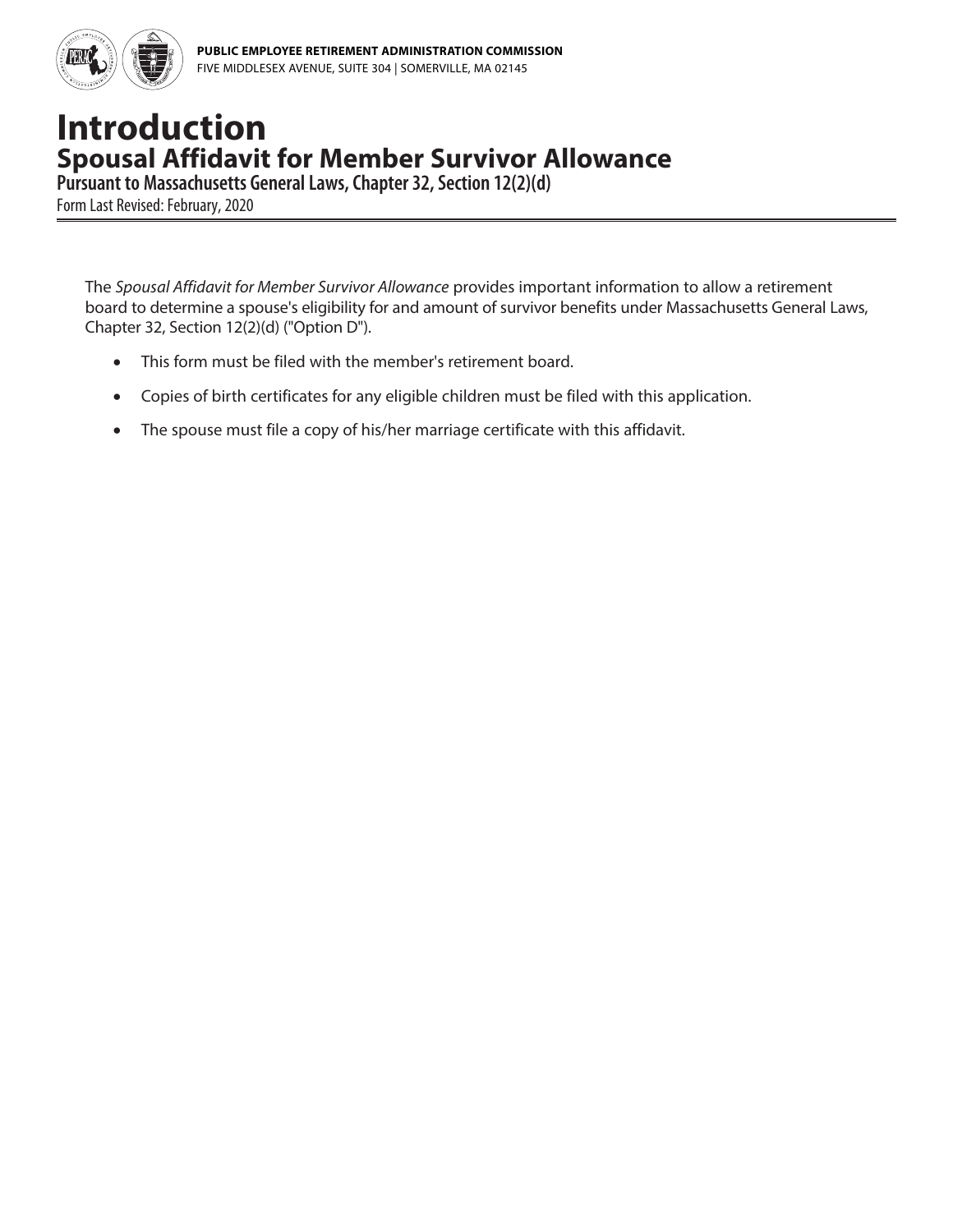## **Spousal Affidavit for Member Survivor Allowance**<br>Pursuant to Massachussets General Laws, Chapter 32, Section 12(2)(d)

Form Last Revised: February, 2020

| Retirement Board: Please enter your retirement board information here.                 |                                                                                                                    |      |                                      |                      |
|----------------------------------------------------------------------------------------|--------------------------------------------------------------------------------------------------------------------|------|--------------------------------------|----------------------|
| <b>Name of Retirement Board:</b>                                                       |                                                                                                                    |      |                                      |                      |
| <b>Address:</b>                                                                        |                                                                                                                    |      |                                      |                      |
| City/Town:                                                                             |                                                                                                                    |      | <b>Zip Code:</b>                     |                      |
| <b>Telephone:</b>                                                                      |                                                                                                                    |      | Fax:                                 |                      |
|                                                                                        |                                                                                                                    |      |                                      |                      |
| <b>Deceased Member Information:</b>                                                    |                                                                                                                    |      |                                      |                      |
|                                                                                        |                                                                                                                    |      | $***$ $***$                          |                      |
|                                                                                        |                                                                                                                    |      |                                      |                      |
| <b>Last Name</b>                                                                       | <b>First Name</b>                                                                                                  | M.I. | <b>Social Security # (last four)</b> | <b>Date of Death</b> |
| 1.                                                                                     | Was the above named member a Veteran? $YES$ <b>NO</b><br>If YES, a copy of the military Form DD-214 must be filed. |      |                                      |                      |
| Applicant Information: This form must be completed by the individual seeking benefits. |                                                                                                                    |      |                                      |                      |
|                                                                                        |                                                                                                                    |      |                                      |                      |
| <b>Spouse/Applicant Name:</b>                                                          |                                                                                                                    |      |                                      |                      |
| <b>Social Security #:</b>                                                              |                                                                                                                    |      | <b>Phone:</b>                        |                      |

| <b>Street Address:</b> |                                                                                                                                       |        |                  |  |  |
|------------------------|---------------------------------------------------------------------------------------------------------------------------------------|--------|------------------|--|--|
| City/Town:             |                                                                                                                                       | State: | <b>Zip Code:</b> |  |  |
| Email:                 |                                                                                                                                       |        |                  |  |  |
| Date Of Birth:         | You must submit a copy of your birth certificate with this form.                                                                      |        |                  |  |  |
| Date Of Marriage:      | Please enter the date you were married to the deceased member.<br>You must submit a copy of your marriage certificate with this form. |        |                  |  |  |
|                        | $\mathbf{u}$ and $\mathbf{u}$ and $\mathbf{u}$ and $\mathbf{u}$                                                                       |        | $\ldots$ $\Box$  |  |  |

2. Were you married to and living with your spouse on the date of his/her death? **YES** NO If **NO,** please attach a statement providing the details about why you were living apart. You must establish the fact that any separation was for a justifiable cause other than your desertion or moral turpitude.

## **Additional Beneficiary Information:**

3. Does the late member have any children who are **under** age eighteen? **YES NO** If **YES**, please complete information below and provide a copy of each child's birth certificate.

| <b>Date of Birth</b> | <b>Social Security #</b> |
|----------------------|--------------------------|
|                      |                          |
|                      |                          |
|                      |                          |
|                      |                          |
|                      |                          |